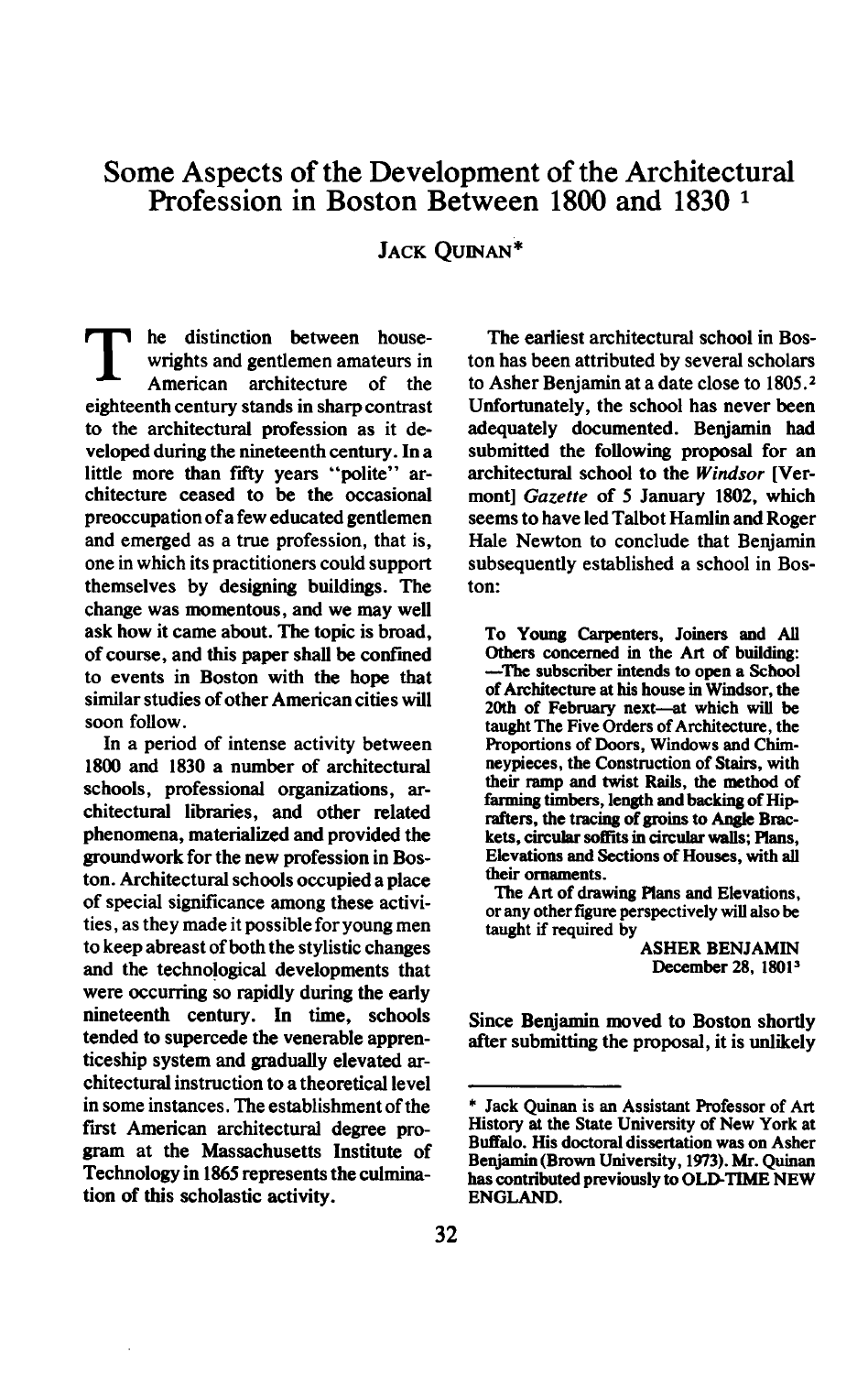**that the school ever materialized in Windsor, but the possibility that he subsequently established a school in Boston should remain open.4 At any rate, a form of architectural instruction was available in Boston in 1802 at a school advertised as follows:** 

**Osgood Carleton's school is open days and evenings, in the upper chamber of Mr. Haggar's brick building, near the draw bridge, for teaching Navigation . . . Surveying, Gauging, Measuring, Architecture, bookkeeping, etc.5** 

**With all due respect to Mr. Carleton, who would apparently teach anything in order to attract some pupils, this was an inaus**picious beginning — nothing, certainly, to **threaten the integrity of the apprenticeship system. Indeed, nearly two full decades passed before other, more developed architectural schools began to appear in Boston. There were stirrings from other quar**ters in this first decade, however, that also **contributed to the emergence of the architectural profession.** 

**In 1804 a group of Boston housewrights gathered at the Green Dragon Tavern to found the Associated Housewright Society of Boston. At the outset they sought to regulate certain aspects of their trade, such as wages and costs ofjobs, and to provide a measure of security, through the collection of annual dues, for the families and apprentices of members who might be incapacitated. Despite these very practical intentions, the Associated Housewright Society became the nucleus of the emerging architectural profession in the course of a few decades. Most Boston housewrights also belonged to the Massachusetts Charitable Mechanics Association, an organization founded in 1795 for the benefit of all mechanics and manufacturers, but the financial burden of two such memberships was too great for many housewrights, and this contributed to the dissolution of the Society in the 1830s.'** 

**Just as the Associated Housewright Society provided a locus for the growing professionalism, a large part of the intellectual and visual stimulation continued to come through architectural pattern books. During the eighteenth century it had been customary for housewrights to employ one or two English pattern books for the decorative detailing of chimneypieces, frontispieces, and other interior surfaces, while their general knowledge of carpentry was acquired during apprenticeship. By the early nineteenth century, however, the art of building had become increasingly complex and specialized, and its literature was proliferating beyond the means of an ordinary housewright. In 1810 Ithiel Town, and Solomon Willard (architects), Nathaniel Critchet, and Samuel Waldron (housewrights), and John Gill (a stucco worker) founded the Boston Architectural Library as a means of making more books available to the local housewrights. The catalogue of this library, published in 1809, includes some fifty-five items, most of which are eighteenth century English pattern books.9 Works such as Charles Middleton's Plans, Elevations, and Sections of the House of Correction for the County of Middlesex (London, 1788); Rev. James Dallaway's Observations on English Architecture, Military, Ecclesiastical and Civil (London, 1806); Joshua Kirby's The Description and Use of a New Instrument Called an Architectonic Sector by Which Any Part of Architecture May Be Drawn with Facility and Exactness (London, 1761), as well as two works by Sir John Soane and several histories of English towns and counties, reflect the growing range of material available to Boston housewrights at this time. Two of the earliest architectural pattern books published in America, Owen Biddle's The Young Carpenter's Assistant**  (Philadelphia, 1805), and Asher Benjamin's **American Builder's Companion (Boston,**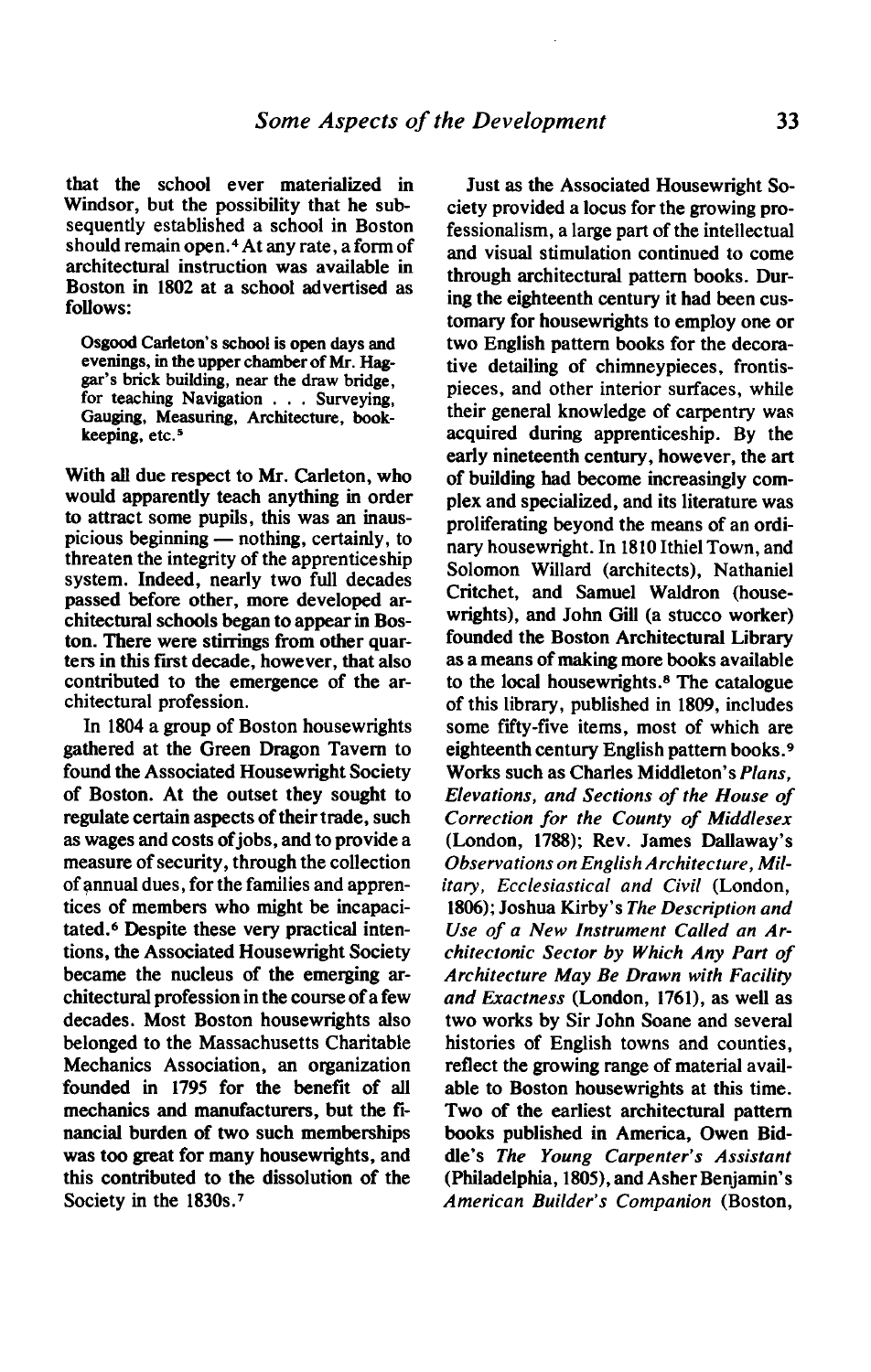**1806), were included in the catalogue of the Boston Architectural Library. These had come into being out of a growing dissatisfaction among American builders with En**glish books for American usage.<sup>10</sup> The de**sire to change the situation is characteristic of this period and, in fact, reflects a major change in the attitude toward the architectural profession in this decade. This extended even to the way in which would-be architects identified themselves.** 

**The title "Architect" does not appear in the Boston Directories before 1806. Charles Bulfmch, the designer of most of the major buildings in Boston up to that time, was identified as "Superintendent of**  Police."<sup>11</sup> Asher Benjamin, the one other **person in Boston who might be. identified as an architect at that time, Eontinued to list himself as "housewright" in those same Directories until the arrival of Peter Banner, about 1805. The English-born and English-trained Banner proceeded to advertise himself as "Architect and Builder"**  in the Columbian Centinel of April 9, 1806, **and in the Boston Directory of 1809. Asher Benjamin then identified himself as "Architect and Carpenter" in the 1806 edition of The American Builder's Companion and changed his title from "Housewright" in the Boston Directory of 1809 to "Architect" in the 1810 Directory in apparent response to Banner's claims. A significant change of attitude is unmistakable in this as neither Banner nor Benjamin could conceivably be identified as gentlemen amateurs. Following their lead, as many as twelve "Architects" appeared in the Boston Directories during the next three decades.12 They were, without exception, men trained originally as housewrights, but they, like Banner and Benjamin, wished to separate themselves from the realm of mere carpentry.** 

**Toward the close of the second decade of the nineteenth century many of these va-**

**ried activities began to coalesce under the catalytic influence of a few strong personalities. Charles Bulfmch, Boston's**  gentleman amateur par excellence, left the **city in 1817 to become architect of the United States Capitol in Washington. Leadership of the architectural interests in Boston then fell to Alexander Parris, a young man who had been trained as a housewright and had served as an engineer in the War of 1812. "Captain" Parris, as he was usually called, ran a thriving office on Court Street which was the focus of most of the major architectural activity in Boston during the 1820s and early 1830s.13 This was the first professional architectural office in the city, and a generation of Boston architects were trained there. The follow**ing advertisements from the *Columbian* **Centinel of 1818 attest to the stature that**  Parris had gained only three years after he **settled in the city. They also provide considerable insight into the nature of architectural schools and practice at that time.** 

## **ARCHITECTURE**

**JOHN MILLIGAN, Architect and Civil Engineer, intends to open a School for Architectural Drawing, next room to Captain**  Parris's Office, over 93 Court Street as soon **as sufficient number offer, (which will be**  limited to 15). Hours from 7 to 9 o'clock, **every evening except Sundays. Terms one dollar per week. Reference to Mssrs. Alex**ander Parris and Ashur Benjamin, Ar**chitects, Boston.** 

**Plans made with accuracy and despatch, of every description, in the line of his profession.** 

**Apply at the above mentioned room, or at his house in Elliot Street, comer of Nassau**  Street.<sup>14</sup>

**Milligan submitted a second advertisement for his academy a few months later:** 

## **ARCHITECTURB**

**JOHN MILLIGAN, Architect and Civil Engineer, respectfully informs those intending to build, and corporations for public works, that he makes Plans, Sections, and**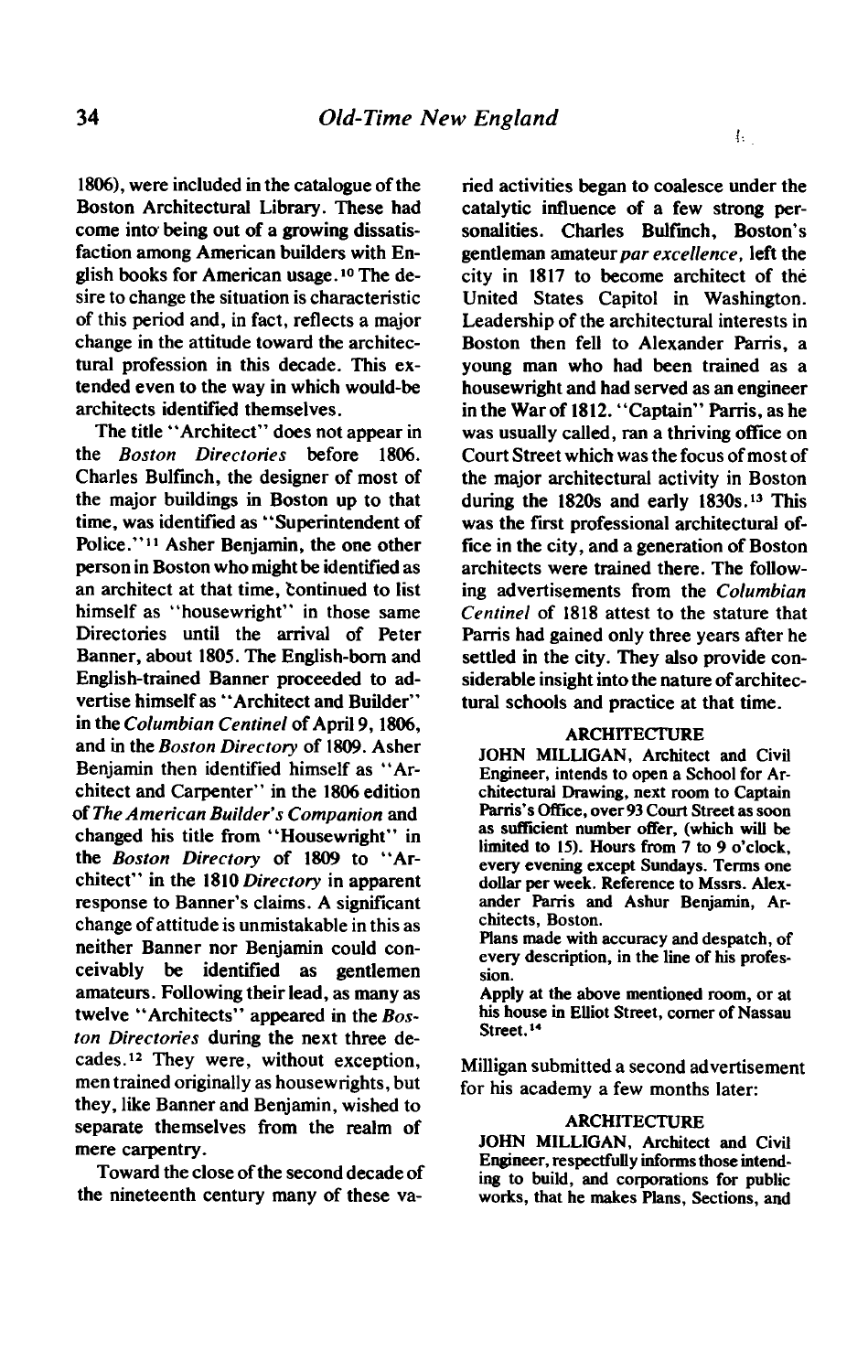**Elevations, for town and country houses of every description, from the splendid mansion or elegant villa, to the simple cottage; together with their ornamental accompanyments of porter lodges, gate-ways, casines, temples, etc. as also. Plans for Wet**  and Dry Docks, Bridges, Canals and Rail**ways; likewise, Designs for Sepulchral and**  other Monuments. N.B. - J.M. can ac**commodate and attend to a few more scholars, both in his evening and day classes, at his Architectural Academy, No. I, over the Boylston Market, where the strictest attention will be paid to their instruction in the true principles of the science. — terms moderate. I5** 

**Despite John Milligan's thorough program and ambitious visions, there is no concrete evidence that the Milligan Academy ever actually existed. John Mihigan's name appears only once in a Boston Directory, in 1820. He joined neither the Associated Housewright Society nor the Massachusetts Charitable Mechanics Association, and his name has never been associated with any Boston buildings nor with any Boston architects. If his academy functioned at all, it would have been briefly. What became ofJohn Milligan remains a mystery, but his impressively conceived school proposal might be credited with inspiring two other architectural schools in the 1820s.** 

**One of these schools was conducted by Solomon Willard, the man who collabo**rated with Alexander Parris on the first **Greek Revival buildings in Boston. His biographer, William Wheildon, records that Willard, as a young man, "provided himself with the most approved works on architecture and perspective drawing; purchased an encyclopaedia and other standard books, and paid for his tuition at a drawing academy for at least two terms ."I6 Wheildon described the school that Willard ran in the early 1820s as follows:** 

**Willard received pupils at his studio near**  St. Paul's church and gave lessons in architecture and drawing. (a pupil writes  $-$ 

**he ' taught the first principles of geometry and perspective and as they progressed he gradually brought them to comprehend and understand the orders of architecture and their true application and appropriate purposes . . . He not only had his juniors as pupils, but many who for a score of years had been practical architects and mechanics were solicitous of his instruction, and to some of these he gave private lessons.')"** 

**Solomon Willard was more vitally involved in Boston architecture during the formative 1820s than is generally realized. He gained a very broad knowledge of American architecture through his collaboration with Peter Banner, Asher Benjamin, Charles Bulfinch, Alexander Parris and Isaiah Rogers, in Boston, and with numerous other architects in New York, Providence, Baltimore, Philadelphia, and Washington. He passed some of his wisdom on to others through his school, but he practiced architecture for only a decade before retiring to Quincy, Massachusetts, where he occupied himself with the local granite quarries. Wheildon's biography indicates that Willard was intelligent and talented, but it also suggests that he was too restless to maintain a position of leadership in the architectural community. This was left to Alexander Parris. The records of the Associated Housewright Society show that**  Parris was a member of a committee of **three formed in 1822 to purchase a majority of shares in the Architectural Library (presumably the same Boston Architectural Library that had been established in 1809**). <sup>18</sup> The library shares *were* purchased **and the committee was asked to organize the library in 1823.19 Three years later, when it was decided that a school for the instruction of apprentices in architectural drawing should be established within the Associated Housewright Society, Alexander Parris was made a member of that**  committee as well.<sup>20</sup> He was finally elected **President of the Associated Housewright**  Society in 1834 and again in 1836.<sup>21</sup> The **decision to move the architectural library to the Parris offtce, for convenience, in 1837 seems to indicate that his office was**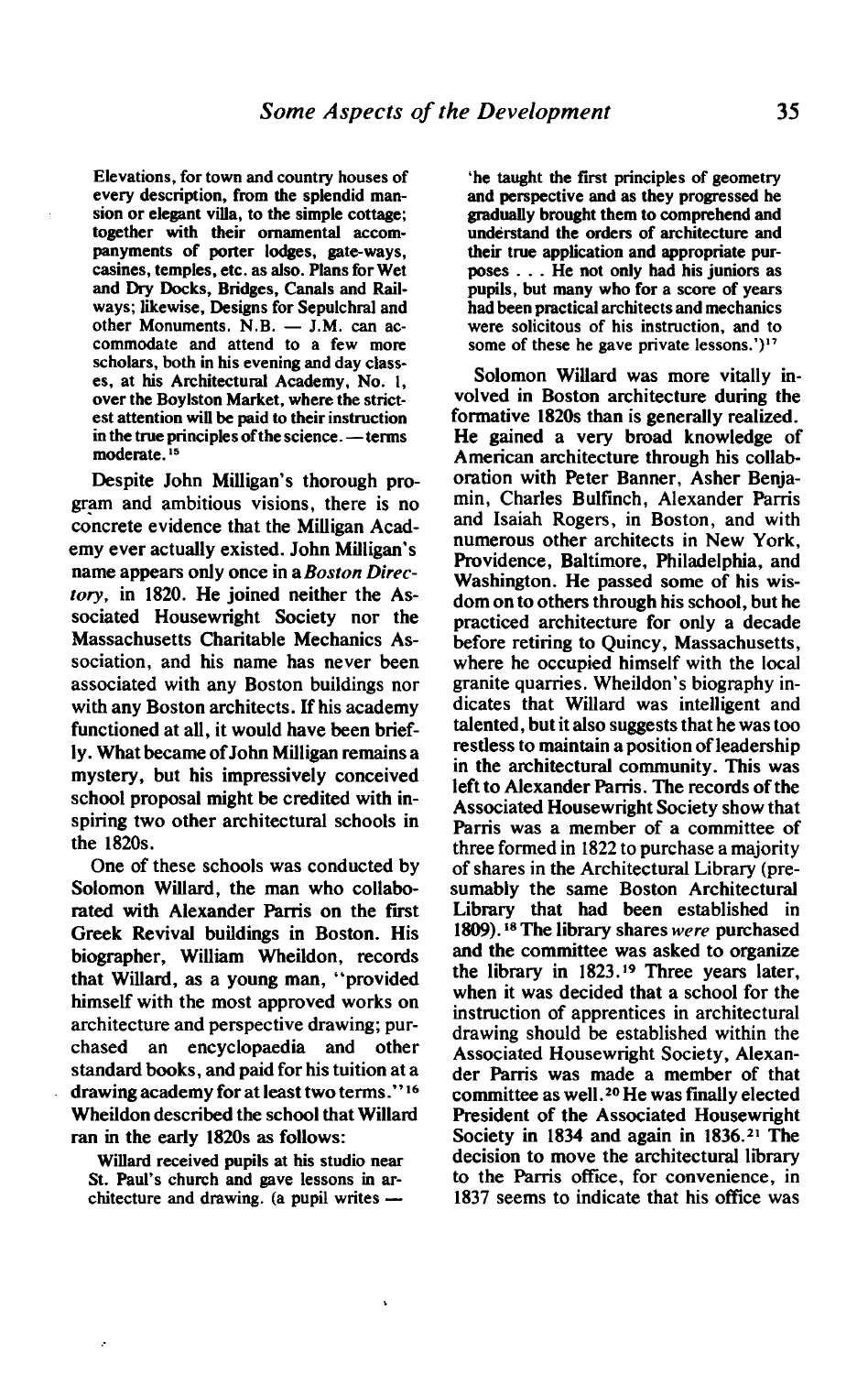**very closely allied with the Associated Housewright Society.22 In effect, the Society had become a vehicle for his success and for the emergence of the architectural profession, even though it was never intended to function in these ways. House**were better served by **broader-based Massachusetts Charitable Mechanics Association, and in their best interests that Association absorbed the Associated Housewright Society in 1837.23 Almost simultaneously, the Boston ar**chitects, Alexander Parris, Asher Benia**min, Isaiah Rogers and Ammi B. Young, joined together with their counterparts, Thomas U. Walter, Minard Lefever, Ithiel Town, A. J. Davis, Wiiiam Strickland and other architects from various eastern cities, to establish the American Institution**  of Architects, in New York City.<sup>24</sup> This **gathering suggests that the sequence of activities and events that have been described in this paper had close parallels in every major American city. They did, of course. People in the building trades everywhere were experiencing similar pressures for change. The rapid turnover of revival styles that characterized the fiit half of the** 

**nineteenth century; advances in technology (in Boston one thinks of Willard's new method of heating buildings and Isaiah Rogers' introduction of indoor toilets into the Tremont House); the use of new materials such as tin for roofs, decorative iron, and monolithic granite as structural members for building facades; such new building**  stations. **warehouses and factories; and the numerous engineering advances associated with canals, dry docks, railroads and jetties all of these endeavors contributed to the emergence of the architectural profession. These were the immediate causes, however. Hovering over these innovations and developments were larger events that trace back to the Enlightenment itself. In America the memories of colonial oppression, the Revolutionary War, and the establishment of a democratic government were still fresh in the minds of men. These upheavals, which were scarcely a generation old, established a desire and a willingness to effect change, an attitude that was vital to the development of the architectural profession.**